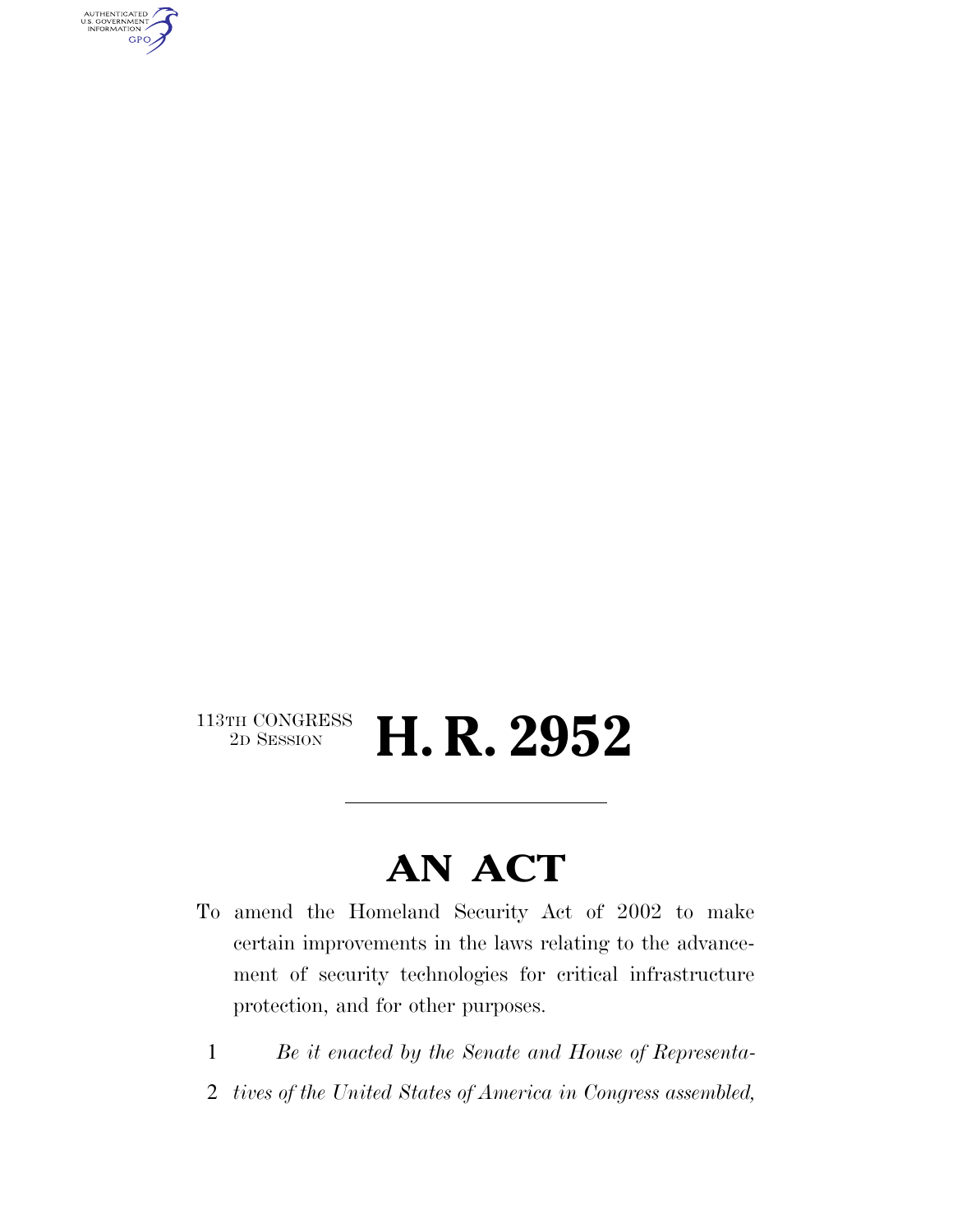#### **SECTION 1. SHORT TITLE.**

 This Act may be cited as the ''Critical Infrastructure Research and Development Advancement Act of 2014'' or 4 the "CIRDA Act of 2014".

#### **SEC. 2. DEFINITIONS.**

 Section 2 of the Homeland Security Act of 2002 (6 U.S.C. 101) is amended by redesignating paragraphs (15) through (18) as paragraphs (16) through (19), respec- tively, and by inserting after paragraph (14) the following: 10 ''(15) The term 'Sector Coordinating Council' means a private sector coordinating council that is—  $\langle (A) \rangle$  recognized by the Secretary as such a Council for purposes of this Act; and  $\langle$  (B) comprised of representatives of own- ers and operators of critical infrastructure with- in a particular sector of critical infrastruc- ture.''. **SEC. 3. CRITICAL INFRASTRUCTURE PROTECTION RE- SEARCH AND DEVELOPMENT.**  (a) STRATEGIC PLAN; PUBLIC-PRIVATE CONSOR- TIUMS.— (1) IN GENERAL.—Title III of the Homeland Security Act of 2002 (6 U.S.C. 181 et seq.) is amended by adding at the end the following: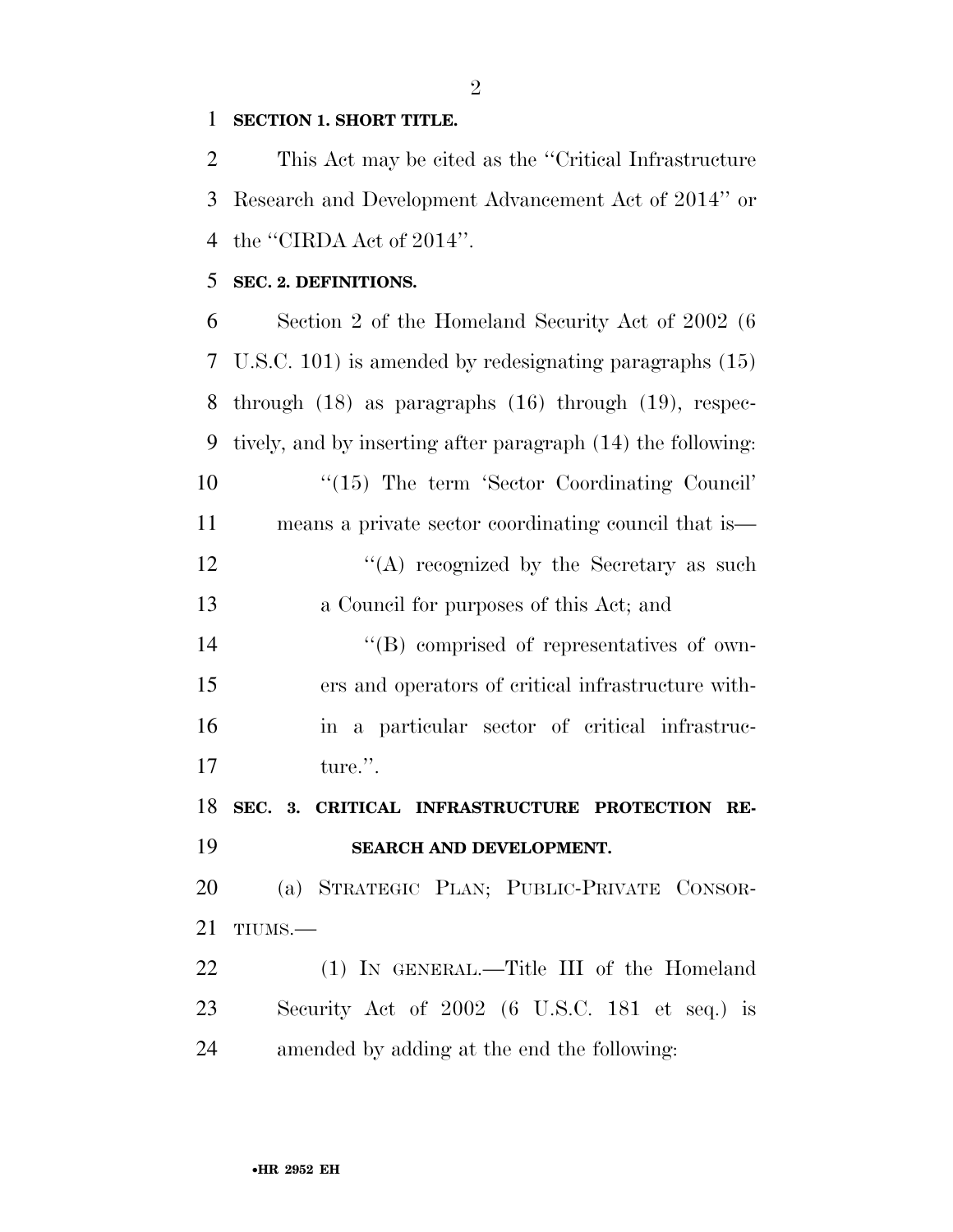#### **''SEC. 318. RESEARCH AND DEVELOPMENT STRATEGY FOR CRITICAL INFRASTRUCTURE PROTECTION.**

 ''(a) IN GENERAL.—Not later than 180 days after the date of enactment of the Critical Infrastructure Re- search and Development Advancement Act of 2013, the Secretary, acting through the Under Secretary for Science and Technology, shall transmit to Congress a strategic plan to guide the overall direction of Federal physical se- curity and cybersecurity technology research and develop- ment efforts for protecting critical infrastructure, includ- ing against all threats. Once every 2 years after the initial strategic plan is transmitted to Congress under this sec- tion, the Secretary shall transmit to Congress an update of the plan.

 ''(b) CONTENTS OF PLAN.—The strategic plan shall include the following:

17 ''(1) An identification of critical infrastructure security risks and any associated security technology gaps, that are developed following—

20 "(A) consultation with stakeholders, in- cluding the Sector Coordinating Councils; and 22 ''(B) performance by the Department of a risk/gap analysis that considers information re-ceived in such consultations.

25 "(2) A set of critical infrastructure security technology needs that—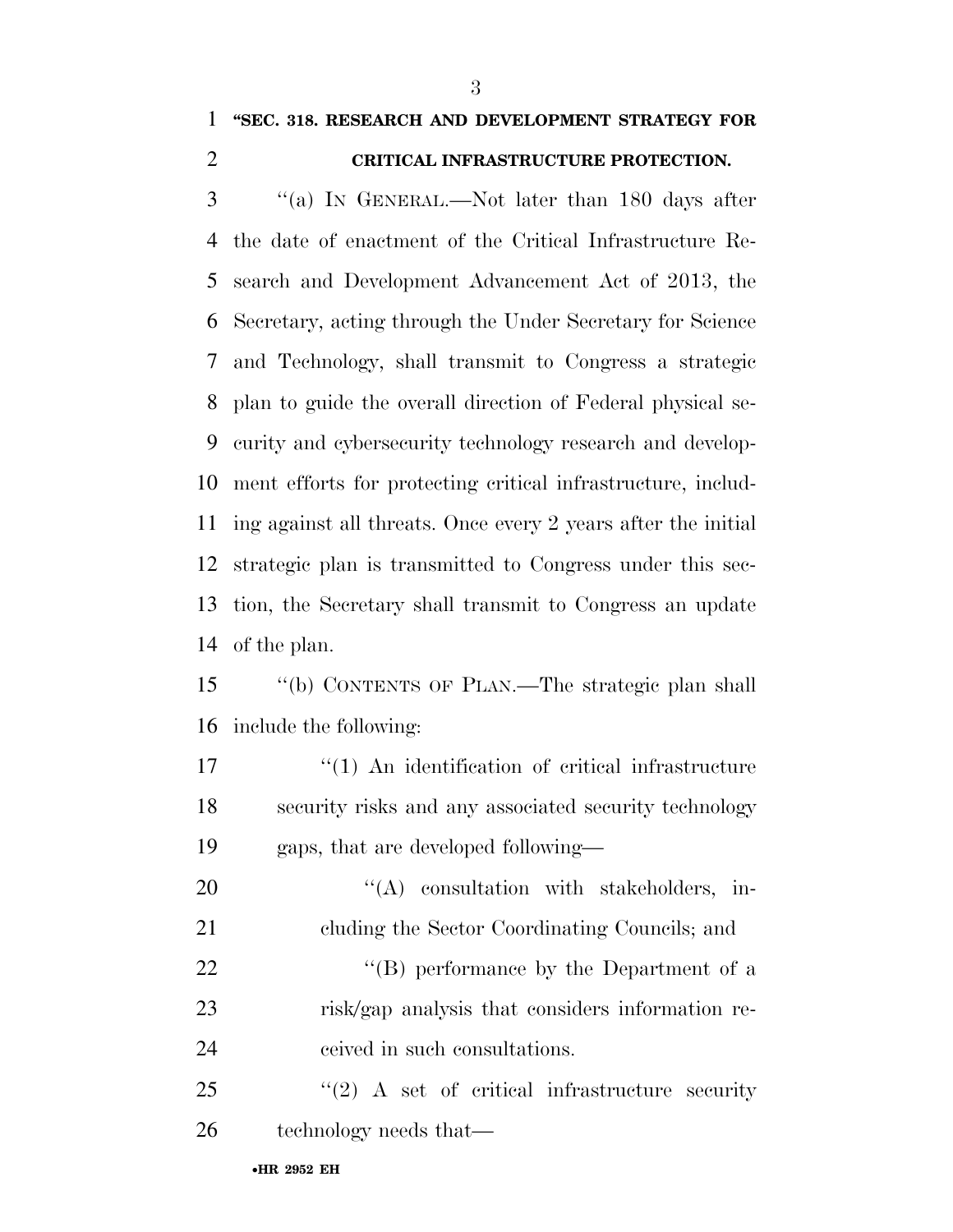| $\mathbf{1}$   | "(A) is prioritized based on risk and gaps               |
|----------------|----------------------------------------------------------|
| $\overline{2}$ | identified under paragraph (1);                          |
| 3              | "(B) emphasizes research and development                 |
| $\overline{4}$ | of those technologies that need to be accelerated        |
| 5              | due to rapidly evolving threats or rapidly ad-           |
| 6              | vancing infrastructure technology; and                   |
| 7              | "(C) includes research, development, and                 |
| 8              | acquisition roadmaps with clearly defined objec-         |
| 9              | tives, goals, and measures.                              |
| 10             | "(3) An identification of laboratories, facilities,      |
| 11             | modeling, and simulation capabilities that will be re-   |
| 12             | quired to support the research, development, dem-        |
| 13             | onstration, testing, evaluation, and acquisition of the  |
| 14             | security technologies described in paragraph (2).        |
| 15             | "(4) An identification of current and planned            |
| 16             | programmatic initiatives for fostering the rapid ad-     |
| 17             | vancement and deployment of security technologies        |
| 18             | for critical infrastructure protection. The initiatives  |
| 19             | shall consider opportunities for public-private part-    |
| 20             | nerships, intragovernment collaboration, university      |
| 21             | centers of excellence, and national laboratory tech-     |
| 22             | nology transfer.                                         |
| 23             | $\lq(5)$ A description of progress made with re-         |
| 24             | spect to each critical infrastructure security risk, as- |

sociated security technology gap, and critical infra-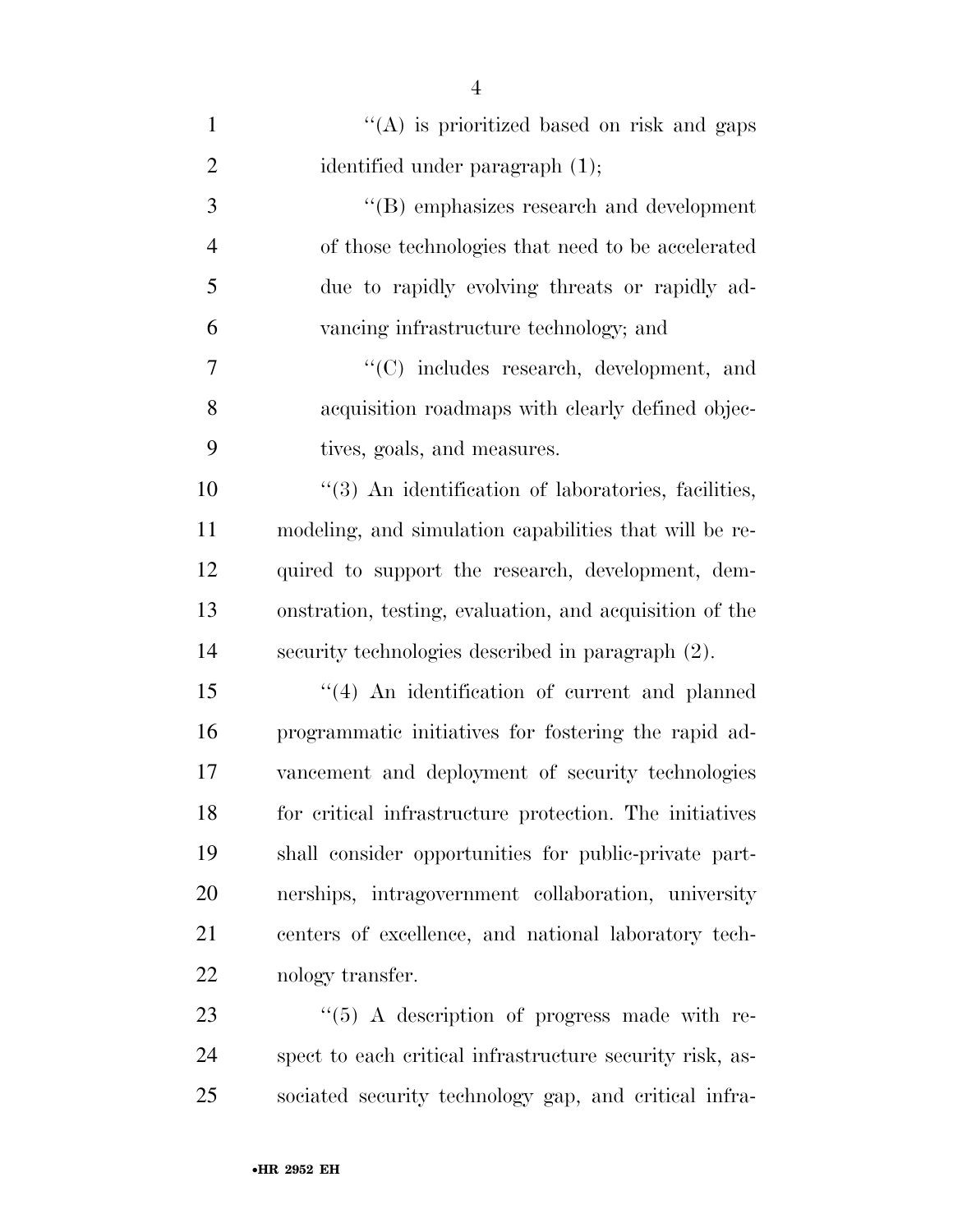| $\mathbf{1}$   | structure technology need identified in the preceding     |
|----------------|-----------------------------------------------------------|
| $\overline{2}$ | strategic plan transmitted under this section.            |
| 3              | "(c) COORDINATION.—In carrying out this section,          |
| 4              | the Under Secretary for Science and Technology shall co-  |
| 5              | ordinate with the Under Secretary for the National Pro-   |
| 6              | tection and Programs Directorate.                         |
| 7              | "(d) CONSULTATION.—In carrying out this section,          |
| 8              | the Under Secretary for Science and Technology shall con- |
| 9              | sult with-                                                |
| 10             | $\lq(1)$ the critical infrastructure Sector Coordi-       |
| 11             | nating Councils;                                          |
| 12             | $\lq(2)$ to the extent practicable, subject matter        |
| 13             | experts on critical infrastructure protection from        |
| 14             | universities, colleges, including historically black col- |
| 15             | leges and universities, Hispanic-serving institutions,    |
| 16             | and tribal colleges and universities, national labora-    |
| 17             | tories, and private industry;                             |
| 18             | $\cdot$ (3) the heads of other relevant Federal depart-   |
| 19             | ments and agencies that conduct research and devel-       |
| 20             | opment for critical infrastructure protection; and        |
| 21             | $\cdot$ (4) State, local, and tribal governments as ap-   |
| 22             | propriate.                                                |
|                |                                                           |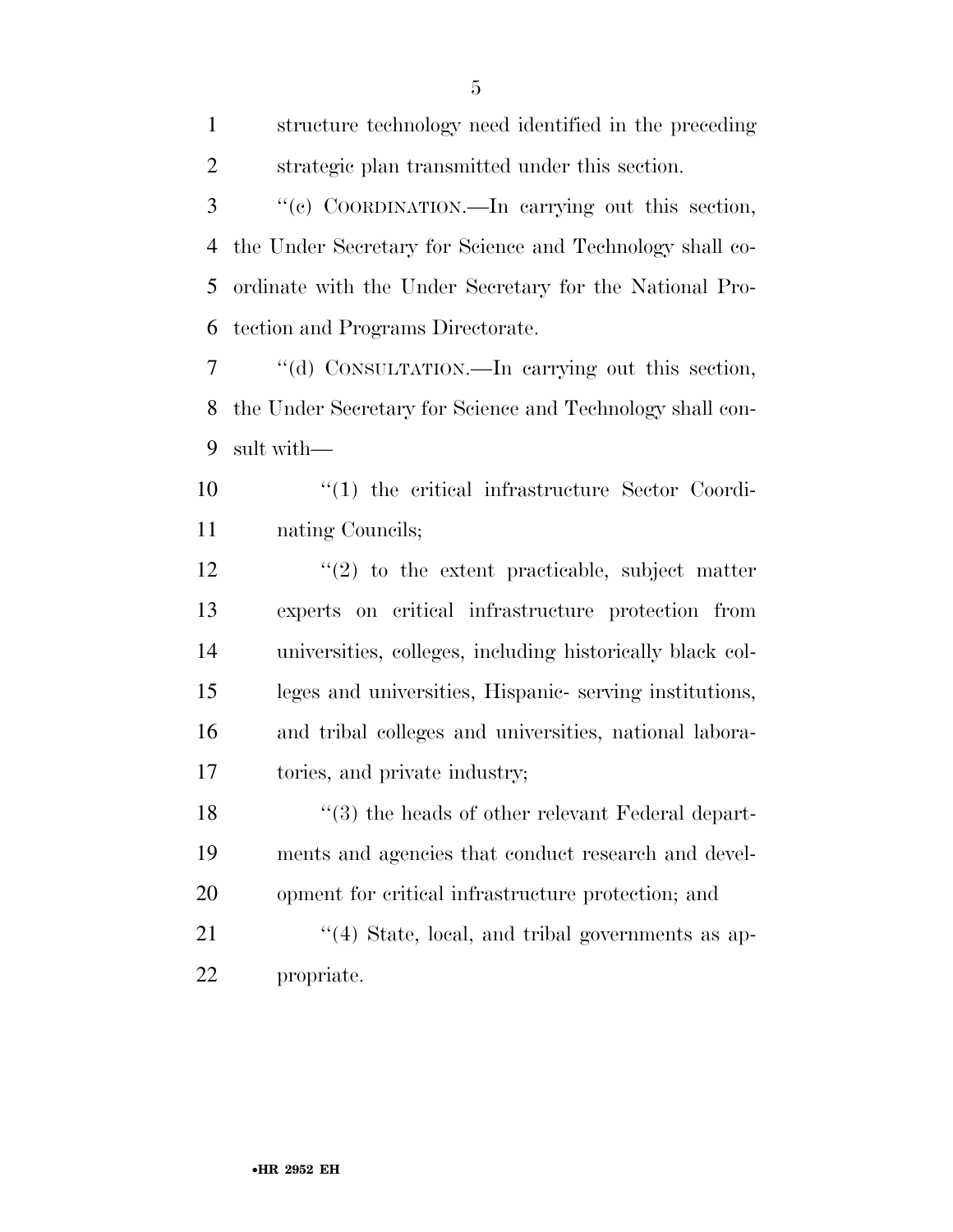### **''SEC. 319. REPORT ON PUBLIC-PRIVATE RESEARCH AND DEVELOPMENT CONSORTIUMS.**

 ''(a) IN GENERAL.—Not later than 180 days after the enactment of the Critical Infrastructure Research and Development Advancement Act of 2014, the Secretary, acting through the Under Secretary for Science and Tech- nology, shall transmit to Congress a report on the Depart- ment's utilization of public-private research and develop- ment consortiums for accelerating technology development for critical infrastructure protection. Once every 2 years after the initial report is transmitted to Congress under this section, the Secretary shall transmit to Congress an update of the report. The report shall focus on those as- pects of critical infrastructure protection that are pre- dominately operated by the private sector and that would most benefit from rapid security technology advancement. ''(b) CONTENTS OF REPORT.—The report shall in-clude—

19  $\frac{1}{2}$  (1) a summary of the progress and accom- plishments of on-going consortiums for critical infra-structure security technologies;

  $(2)$  in consultation with the Sector Coordi- nating Councils and, to the extent practicable, in consultation with subject-matter experts on critical infrastructure protection from universities, colleges, including historically black colleges and universities,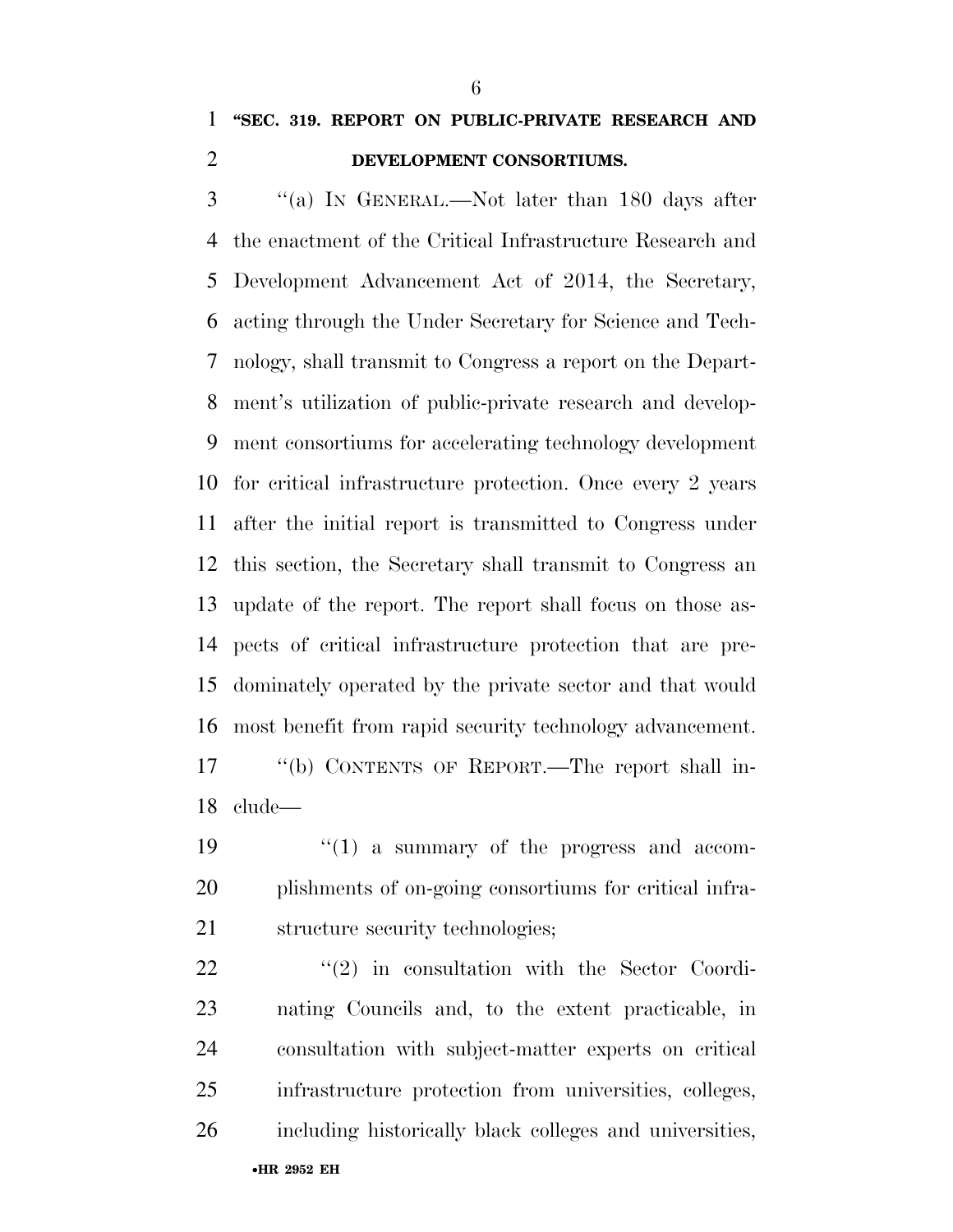| $\mathbf{1}$   | Hispanic-serving institutions, and tribal colleges and                                    |
|----------------|-------------------------------------------------------------------------------------------|
| $\mathfrak{2}$ | universities, national laboratories, and private indus-                                   |
| 3              | try, a prioritized list of technology development focus                                   |
| $\overline{4}$ | areas that would most benefit from a public-private                                       |
| 5              | research and development consortium; and                                                  |
| 6              | "(3) based on the prioritized list developed                                              |
| 7              | under paragraph $(2)$ , a proposal for implementing                                       |
| 8              | an expanded research and development consortium                                           |
| 9              | program, including an assessment of feasibility and                                       |
| 10             | an estimate of cost, schedule, and milestones.".                                          |
| 11             | (2) LIMITATION ON PROGRESS REPORT<br>$RE-$                                                |
| 12             | QUIREMENT.—Subsection $(b)(5)$ of section 318 of                                          |
| 13             | the Homeland Security Act of 2002, as amended by                                          |
| 14             | paragraph (1) of this subsection, shall not apply                                         |
| 15             | with respect to the first strategic plan transmitted                                      |
| 16             | under that section.                                                                       |
| 17             | (b) CLERICAL AMENDMENT.—The table of contents                                             |
|                | 18 in section $1(b)$ of such Act is amended by adding at the                              |
| 19             | end of the items relating to such title the following:                                    |
|                | "Sec. 318. Research and development strategy for critical infrastructure protec-<br>tion. |
|                | "Sec. 319. Report on public-private research and development consortiums.".               |
| 20             | (c) CRITICAL INFRASTRUCTURE PROTECTION TECH-                                              |
| 21             | NOLOGY CLEARINGHOUSE.—Section 313 of the Homeland                                         |
| 22             | Security Act of 2002 (6 U.S.C. 193) is amended by redes-                                  |
| 23             | ignating subsection $(c)$ as subsection $(d)$ , and by inserting                          |
| 24             | after subsection (b) the following:                                                       |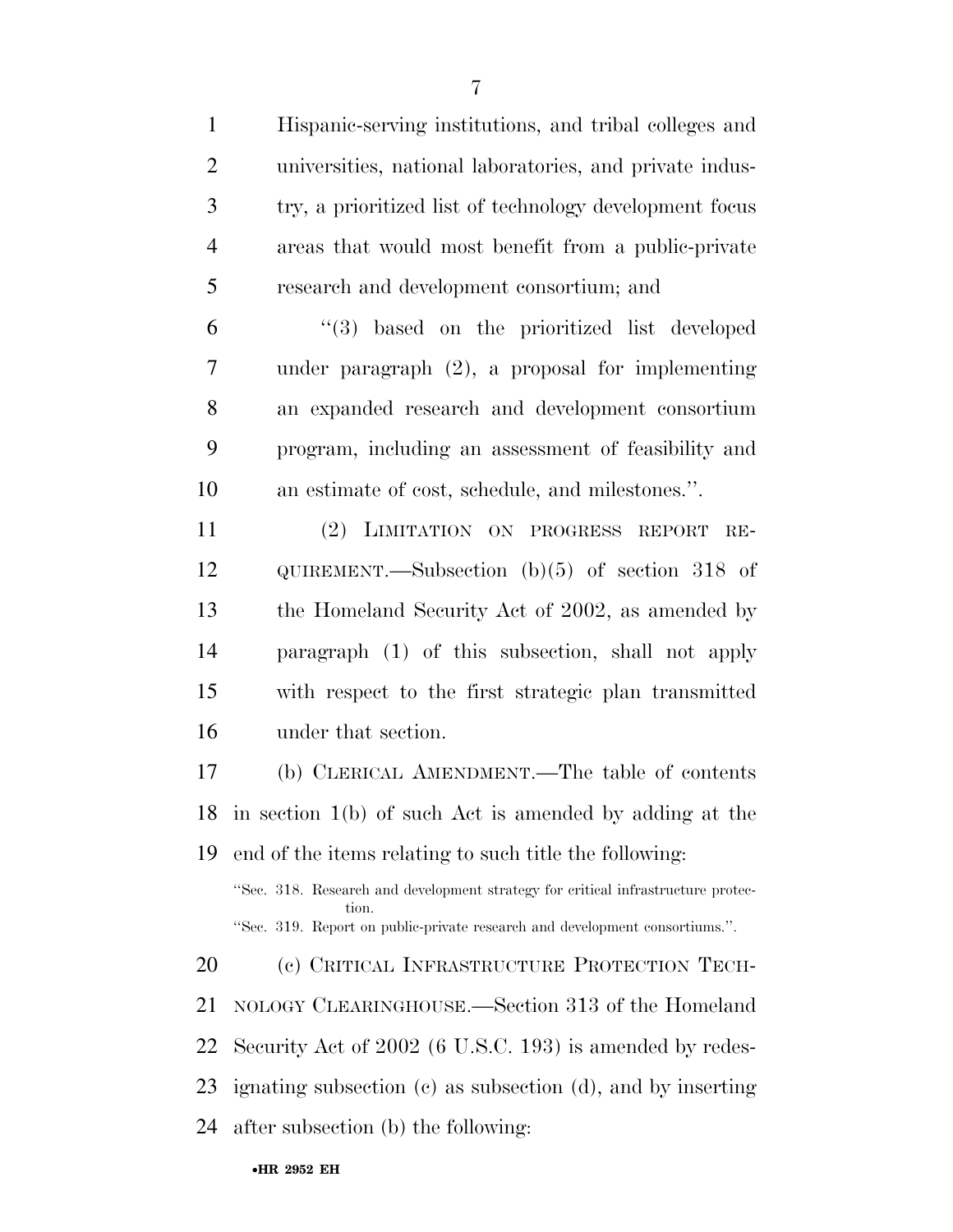''(c) CRITICAL INFRASTRUCTURE PROTECTION TECHNOLOGY CLEARINGHOUSE.—

3 "(1) DESIGNATION.—Under the program re- quired by this section, the Secretary, acting through the Under Secretary for Science and Technology, and in coordination with the Under Secretary for the National Protection and Programs Directorate, shall designate a technology clearinghouse for rapidly sharing proven technology solutions for protecting critical infrastructure.

11 "(2) SHARING OF TECHNOLOGY SOLUTIONS.— Technology solutions shared through the clearing- house shall draw from Government-furnished, com- mercially furnished, and publically available trusted sources.

 ''(3) TECHNOLOGY METRICS.—All technologies shared through the clearinghouse shall include a set of performance and readiness metrics to assist end- users in deploying effective and timely solutions rel-evant for their critical infrastructures.

21 "(4) REVIEW BY PRIVACY OFFICER.—The Pri-22 vacy Officer of the Department appointed under sec- tion 222 shall annually review the clearinghouse process to evaluate its consistency with fair informa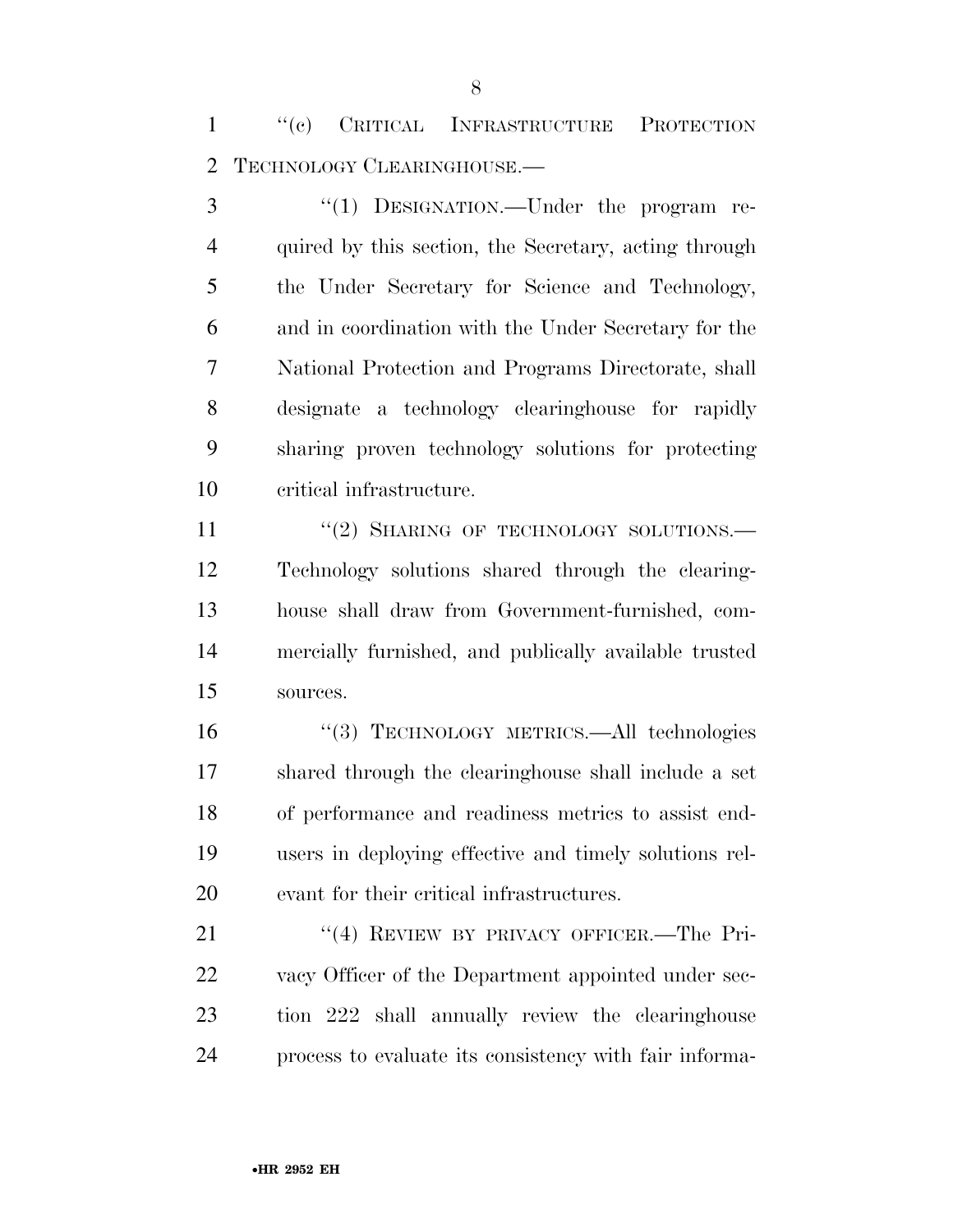tion practice principles issued by the Privacy Offi-cer.''.

 (d) EVALUATION OF TECHNOLOGY CLEARINGHOUSE BY GOVERNMENT ACCOUNTABILITY OFFICE.—Not later than 2 years after the date of enactment of this Act, the Comptroller General of the United States shall conduct an independent evaluation of, and submit to the Com- mittee on Homeland Security of the House of Representa- tives and the Committee on Homeland Security and Gov- ernmental Affairs of the Senate a report on, the effective- ness of the clearinghouses established and designated, re- spectively, under section 313 of the Homeland Security Act of 2002, as amended by this section.

### **SEC. 4. NO ADDITIONAL AUTHORIZATION OF APPROPRIA-TIONS.**

 No additional funds are authorized to be appro- priated to carry out this Act and the amendments made by this Act, and this Act and such amendments shall be carried out using amounts otherwise available for such purpose.

> Passed the House of Representatives July 28, 2014. Attest: